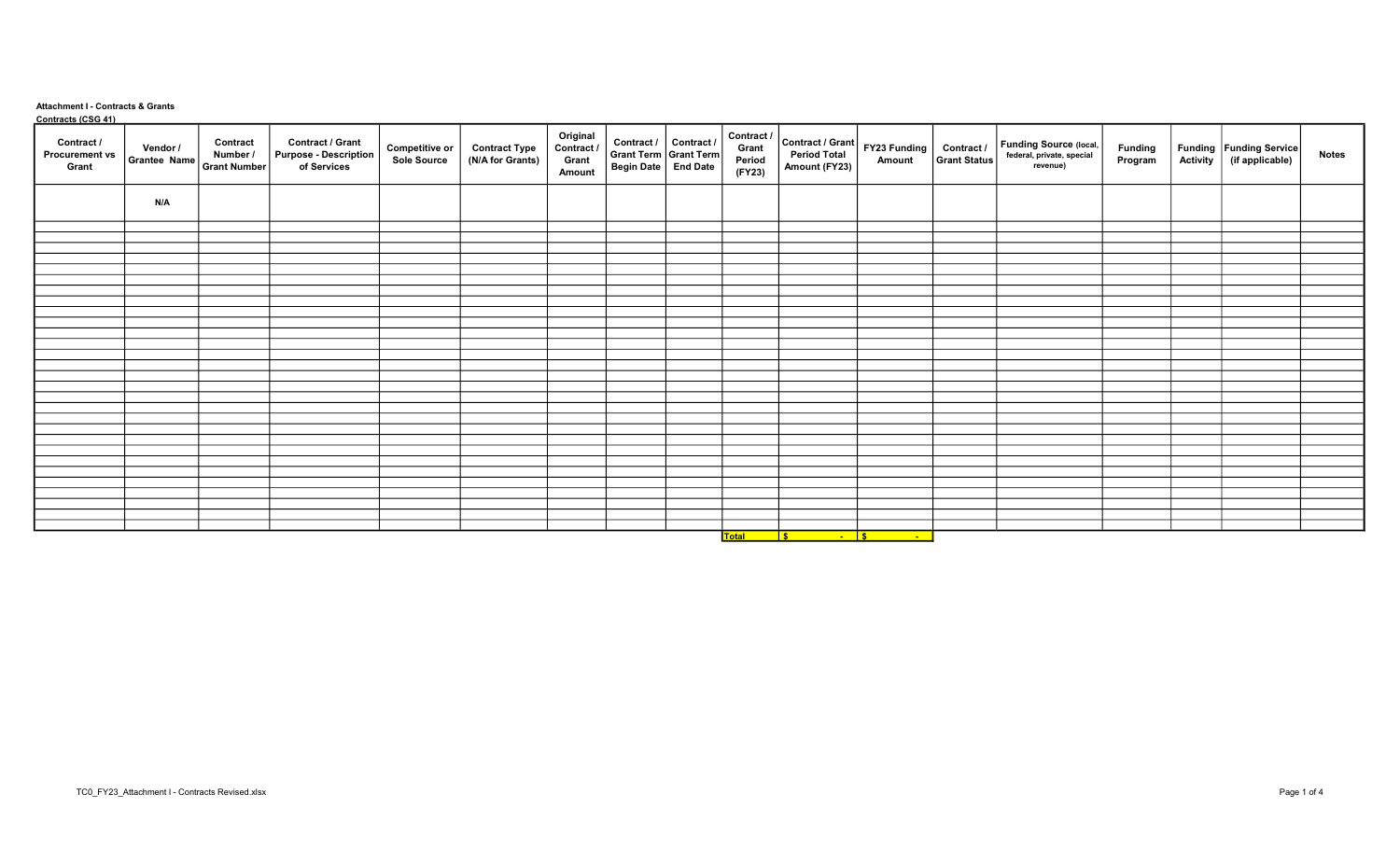## Attachment I - Contracts & Grants Subsidies and Transfers (CSG 50)

| Contract /<br>Procurement<br>vs Grant | Vendor / Grantee Number /<br>Name | Contract<br>Grant<br>Number | <b>Contract / Grant Purpose - Description of Services</b>                                                                                                                                                             | <b>Competitive or Sole</b><br>Source | <b>Contract Type</b><br>(N/A for Grants) | Original<br>Contract /<br>Grant<br>Amount | Contract /<br>Grant Term   Grant Term  <br>Begin Date   End Date | Contract / | Contract /<br>Grant<br>Period<br>(FY23) | Contract / Grant<br><b>Period Total</b><br>Amount (FY23)        | <b>FY23 Funding</b><br>Amount        | Contract /<br><b>Grant Status</b> | <b>Funding Source</b><br>(local, federal,<br>private, special<br>revenue) | Fund<br>Detail | <b>Funding</b><br>Program | Fundina<br>Activity | Fundina<br>Service (if<br>applicable) | <b>Notes</b> |
|---------------------------------------|-----------------------------------|-----------------------------|-----------------------------------------------------------------------------------------------------------------------------------------------------------------------------------------------------------------------|--------------------------------------|------------------------------------------|-------------------------------------------|------------------------------------------------------------------|------------|-----------------------------------------|-----------------------------------------------------------------|--------------------------------------|-----------------------------------|---------------------------------------------------------------------------|----------------|---------------------------|---------------------|---------------------------------------|--------------|
| Grant                                 | Yellow Cab:<br>Transco, Inc.;     | <b>TBD</b>                  | Transport DC Trips - Transport DC program provides an alternative Non-Competitive/Sole<br>transportation service for MetroAccess customers and provides                                                               | Source                               | <b>NOGA</b>                              | N/A                                       | 10/1/2022                                                        |            | 9/30/2023 Not Applicable                |                                                                 | 3,950,397.06 \$ 3,950,397.06 Ongoing |                                   | Local                                                                     | 1000           | 2000-Operations           | 2080-Grants         |                                       |              |
|                                       | Pars Corp.                        |                             | cost avoidance for the District.                                                                                                                                                                                      |                                      |                                          |                                           |                                                                  |            |                                         |                                                                 |                                      |                                   |                                                                           |                |                           |                     |                                       |              |
| lGrant                                | TBD                               | <b>TBD</b>                  | Innovation Grants will help address transportation inequalities,<br>provide cost avoidance for the District, and offer economic<br>opportunities to the taxi owners.                                                  | Competitive                          | <b>NOGA</b>                              | N/A                                       | 10/1/2022                                                        |            | 9/30/2023 Not Applicable                | $500,000.00$ \$                                                 | 500,000.00 Ongoing                   |                                   | Special Purpose<br>Revenue (O-Type)                                       | 0000           | 2000-Operations           | 2080-Grants         |                                       |              |
| Grant                                 | TBD                               | TBD                         | Launch a new DC Neighborhood Connect microtransit zone<br>specifically connecting the NoMa Metro station to Union Market,<br>Ivy City, and Fort Lincoln.                                                              | Competitive                          | <b>NOGA</b>                              | N/A                                       | 10/1/2022                                                        |            | 9/30/2023 Not Applicable                | 746,937.00 \$                                                   | 746,937.00 Ongoing                   |                                   | Local                                                                     | 1135           | 2000-Operations           | 2080-Grants         |                                       |              |
| Grant                                 | TBD                               | <b>TBD</b>                  | Transportation support for residents receiving services through<br><b>Building Blocks DC</b>                                                                                                                          | Competitive                          | <b>NOGA</b>                              | N/A                                       | 10/1/2022                                                        |            | 9/30/2023 Not Applicable                | 150,000.00                                                      | 150,000.00 Ongoing                   |                                   | Local                                                                     | 1135           | 2000-Operations           | 2080-Grants         |                                       |              |
| Grant                                 | TBD                               | <b>TBD</b>                  | Restore the two existing DC Neighborhood Connect microtransit<br>zones, one in Ward 8, and the other in Wards 1,4 and 5, that were<br>operating prior to the pandemic.                                                | Competitive                          | <b>NOGA</b>                              | N/A                                       | 10/1/2022                                                        |            | 9/30/2023 Not Applicable                | 917,340.00 \$                                                   | 917,340.00 Ongoing                   |                                   | Local                                                                     | 1135           | 2000-Operations           | 2080-Grants         |                                       |              |
| Grant                                 | TBD                               | <b>TBD</b>                  | Launch new DC SchoolConnect microtransit routes serving 23<br>elementary, middle, and high schools in Safe Passage zones in<br>Ward 7 and 8, providing a safer alternative for students to get to<br>and from school. | Competitive                          | NOGA                                     | N/A                                       | 10/1/2022                                                        |            | 9/30/2023 Not Applicable                |                                                                 | 4,255,616.06 \$4,255,616.06 Ongoing  |                                   | Local                                                                     | 1135           | 2000-Operations           | 2080-Grants         |                                       |              |
|                                       |                                   |                             |                                                                                                                                                                                                                       |                                      |                                          |                                           |                                                                  |            |                                         |                                                                 |                                      |                                   |                                                                           |                |                           |                     |                                       |              |
|                                       |                                   |                             |                                                                                                                                                                                                                       |                                      |                                          |                                           |                                                                  |            |                                         |                                                                 |                                      |                                   |                                                                           |                |                           |                     |                                       |              |
|                                       |                                   |                             |                                                                                                                                                                                                                       |                                      |                                          |                                           |                                                                  |            |                                         |                                                                 |                                      |                                   |                                                                           |                |                           |                     |                                       |              |
|                                       |                                   |                             |                                                                                                                                                                                                                       |                                      |                                          |                                           |                                                                  |            |                                         |                                                                 |                                      |                                   |                                                                           |                |                           |                     |                                       |              |
|                                       |                                   |                             |                                                                                                                                                                                                                       |                                      |                                          |                                           |                                                                  |            |                                         | $T_{\text{total}}$ $\frac{1}{6}$ 40.520.290.42 \$ 40.520.290.42 |                                      |                                   |                                                                           |                |                           |                     |                                       |              |

Total \$ 10,520,290.12 \$ 10,520,290.12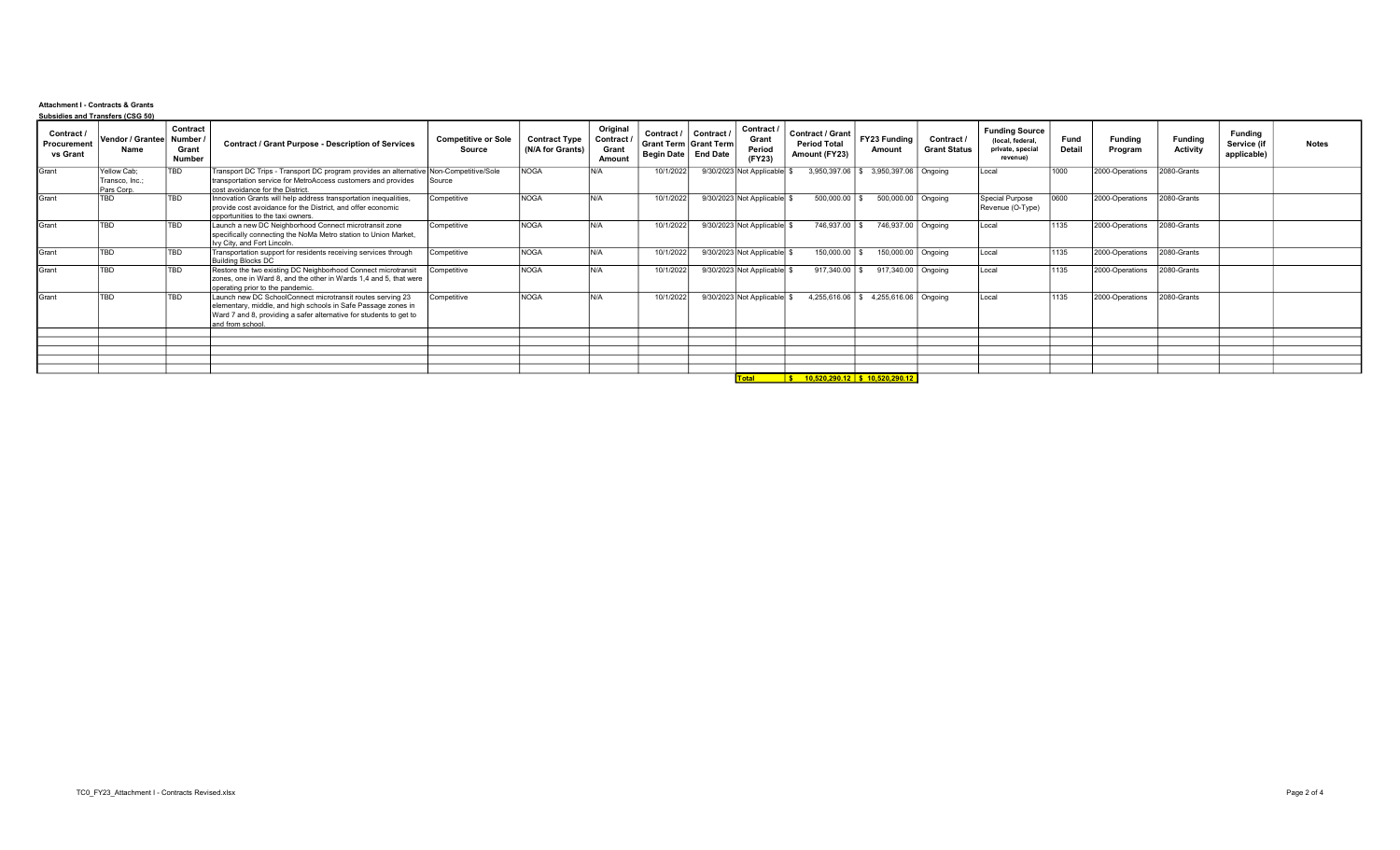## Attachment I - Contracts & Grants Contracts (All Other CSGs)

| Contract<br><b>Procurement vs</b><br>Grant | Vendor / Grantee<br>Name | Contract Numbe<br>/ Grant Number | <b>Contract / Grant Purpose</b><br><b>Description of Services</b>          | <b>Competitive or Sole</b><br><b>Source</b> | Contract Type (N/A  <br>for Grants)      | Original<br>Contract /<br>Grant<br>Amoun | Contract /<br><b>Grant Term</b><br><b>Begin Date</b> | Contract /<br><b>Grant Term</b><br><b>End Date</b> | Contract / Grant<br>Period (FY22) | <b>Contract / Grant</b><br><b>Period Total Amount</b><br>(FY23) | FY23 Funding<br>Amount | Contract /<br><b>Grant Status</b> | Funding Source (local,<br>federal, private, special<br>revenue) | <b>Funding Program</b>                                         | <b>Funding Activity</b>               | unding Service<br>(if applicable) | <b>Funding CSG</b>                 | <b>Notes</b> |
|--------------------------------------------|--------------------------|----------------------------------|----------------------------------------------------------------------------|---------------------------------------------|------------------------------------------|------------------------------------------|------------------------------------------------------|----------------------------------------------------|-----------------------------------|-----------------------------------------------------------------|------------------------|-----------------------------------|-----------------------------------------------------------------|----------------------------------------------------------------|---------------------------------------|-----------------------------------|------------------------------------|--------------|
| Contract/Procurement                       | TBD.                     | TBD                              | Office Supplies                                                            | Competitive                                 | TRN                                      |                                          | 10/1/202                                             | 9/30/2023 Not Applicable                           |                                   | 15,000.00                                                       | 15,000.00              | Ongoing                           | O-Type)                                                         | Special Purpose Revenue 1000-Agency Management                 | 1090-Performance<br><b>Management</b> |                                   | 20-Supplies & Materials            |              |
| Contract/Procurement                       | <b>TRD</b>               | TBD                              | Uniforms for Public Vehicle Enforcement                                    | Competitive                                 | Blanket Purchase Agree TBD               |                                          | 10/1/2022                                            | 9/30/2023 Not Applicable                           |                                   | 10,000.00                                                       | 10,000.00              | Ongoing                           | O-Type)                                                         | Special Purpose Revenue 4000-Field Compliance &<br>Enforcement | 4010-Field Enforcement                |                                   | 20-Supplies & Materials            |              |
| Contract/Procurement                       | OCTO/OFRM                | TBD                              | Administration Overhead - RTS AWS<br>eeds- MOU DPW                         | Non-Competitive/Sole Source                 | <b>NOGA</b>                              | N/A                                      | 10/1/202                                             | 9/30/2023 Option Year 1                            |                                   | 27,000.00                                                       | 27,000.00              | Ongoing                           | $(O-Type)$                                                      | Special Purpose Revenue   1000-Agency Management               | 040-Information Technology            |                                   | 31-Telecommunications              |              |
| Contract/Procurement                       | OCTO/OFRM                | <b>TBD</b>                       | Fransport DC Program (Local Fund) -<br>Administration Overhead - RTS AWS   | Non-Competitive/Sole Source                 | NOGA                                     | N/A                                      | 10/1/2022                                            | 9/30/2023 Option Year 1                            |                                   | 50,000.00 \$                                                    | 50,000.00              | Ongoing                           | Local                                                           | 2000-Operations                                                | 2080-Grants                           |                                   | 31-Telecommunications              |              |
| Contract/Procurement                       | <b>DGS</b>               | N/A                              | Building Security - MOU with DGS                                           | Non-Competitive/Sole Source                 | TBD                                      | N/A                                      | 10/1/202                                             | 9/30/2023 Not Applicable                           |                                   | 561.448.00                                                      | 561,448.00             | Ongoing                           |                                                                 | Special Purpose Revenue 1000-Agency Management                 | 1030-Property Managemen               |                                   | 34-Security Services               |              |
| Contract/Procurement                       | DCHR or others           | N/A                              | Management & Staff Development                                             | Non-Competitive/Sole Source                 | <b>BD</b>                                | N/A                                      | 10/1/2022                                            | 9/30/2023 Not Applicable                           |                                   | 15,000.00 \$                                                    |                        | 15,000.00 Ongoing                 | (O-Type)                                                        | Special Purpose Revenue   1000-Agency Management               | 1015-Personnel                        |                                   | 40-Other Services and Charges      |              |
| Contract/Procurement                       | Adobe                    | TBD                              | Fraining<br>Adobe Acrobat Pro DC Licenses                                  | <b>Non-Competitive/Sole Source</b>          | Single Quote                             | N/A                                      | 10/1/2022                                            | 9/30/2023 Not Applicable                           |                                   | 9,000.00                                                        | 9,000.00               | Ongoing                           | O-Type)                                                         | Special Purpose Revenue 1000-Agency Management                 | 040-Information Technology            |                                   | 40-Other Services and Charges      |              |
| Contract/Procurement                       | Eastbanc Technologies    | CW76421                          | Digital Platforms and Hosting Services for                                 | Non-Competitive/Sole Source                 | ndefinite Deliven                        | N/A                                      | 10/1/202                                             | 9/30/2023 Option Year 2                            |                                   | 300,000.00                                                      | 300,000.00             | Ongoing                           | (O-Type)                                                        | Special Purpose Revenue   1000-Agency Management               | 040-Information Technology            |                                   | 40-Other Services and Charges      |              |
| Contract/Procurement                       | CAI                      | CW46503                          | he Data Integration Hub<br>Fechnical and Management Support<br>Services    | Non-Competitive/Sole Source                 | definite Quantity<br>_abor Hour          | N/A                                      | 10/1/2022                                            | 9/30/2023 Not Applicable                           |                                   | $40.000.00$ \ \$                                                |                        | 40,000.00 Ongoing                 | O-Type)                                                         | Special Purpose Revenue   1000-Agency Management               | 1040-Information Technology           |                                   | 40-Other Services and Charges      |              |
| Contract/Procurement                       | Carahsoft                | CW76961                          | alesforce licenses (renewal plus file                                      | Non-Competitive/Sole Source                 | irm Fixed Price                          | N/A                                      | 10/1/2022                                            | 9/30/2023 Option Year 1                            |                                   | 246,430.00                                                      | 246,430.00             | Ongoing                           | (O-Type)<br>Special Purpose Revenue                             | 1000-Agency Management                                         | 040-Information Technology            |                                   | 40-Other Services and Charges      |              |
| Contract/Procurement                       | ГDС.                     | CW64727                          | storage) Option Year 2<br>alesforce Professional Option Year 3-            | Non-Competitive/Sole Source                 | abor Hour                                | N/A                                      | 10/1/202                                             | 9/30/2023 Option Year 2                            |                                   | 262,260.00                                                      | 262,260.00             | Ongoing                           | (O-Type)<br>(O-Type)                                            | Special Purpose Revenue 1000-Agency Management                 | 1040-Information Technology           |                                   | 40-Other Services and Charges      |              |
| Contract/Procurement                       | OCTO/CDW-G               | TBD                              | Power BI Pro- Users Licenses                                               | Competitive                                 | Single Quote                             | TBD                                      | 10/1/2022                                            | 9/30/2023 Not Applicable                           |                                   | $400.00$ \ \$                                                   |                        | 400.00 Ongoing                    | O-Type)                                                         | Special Purpose Revenue   1000-Agency Management               | 1040-Information Technology           |                                   | 40-Other Services and Charges      |              |
| Contract/Procurement                       | Thomson Reuters-West     | TBD                              | egal Database Licenses - Westlaw                                           | Non-Competitive/Sole Source                 | Single Quote                             | N/A                                      | 10/1/202                                             | 9/30/2023 Not Applicable                           |                                   | 7,200.00                                                        | 7,200.00               | Ongoing                           | O-Type)                                                         | Special Purpose Revenue I 1000-Agency Management               | 1060-Legal                            |                                   | 40-Other Services and Charges      |              |
| Contract/Procurement                       | <b>DPW</b>               | N/A                              | MOU- Fleet Management - Managed by<br><b>DPW</b>                           | <b>Von-Competitive/Sole Source</b>          | <b>BD</b>                                | N/A                                      | 10/1/202                                             | 9/30/2023 Not Applicable                           |                                   | 56,313.41                                                       | 56,313.41              | Ongoing                           | (O-Type)                                                        | Special Purpose Revenue 1000-Agency Management                 | 1070-Fleet Management                 |                                   | 40-Other Services and Charges      |              |
| Contract/Procurement                       | Pitney Bowes             | TBD                              | Mail and postage machine                                                   | Non-Competitive/Sole Source                 | Single Quote                             | N/A                                      | 10/1/2022                                            | 9/30/2023 Not Applicable                           |                                   | 5,000.00                                                        | 5,000.00               | Ongoing                           | (O-Type)                                                        | Special Purpose Revenue 1000-Agency Management                 | 1080-Communications                   |                                   | 40-Other Services and Charges      |              |
| Contract/Procurement                       | ΈRΠ.                     | TBD                              | Travel & Conference                                                        | Competitive                                 | <b>BD</b>                                | N/A                                      | 10/1/2023                                            | 9/30/2023 Not Applicable                           |                                   | 3.000.00                                                        | 3,000.00               | Ongoing                           | O-Type)                                                         | Special Purpose Revenue   1000-Agency Management               | 1090-Performance<br>anagement         |                                   | 40-Other Services and Charges      |              |
| Contract/Procurement                       | OCP                      | N/A                              | Purchase card spending Estimate                                            | Non-Competitive/Sole Source                 | <b>BD</b>                                | IN/A                                     | 10/1/2022                                            | 9/30/2023 Not Applicable                           |                                   | 70,000.00 S                                                     | 70,000.00              | Ongoing                           | O-Type)                                                         | Special Purpose Revenue 1000-Agency Management                 | 090-Performance<br>lanagement         |                                   | 40-Other Services and Charges      |              |
| Contract/Procurement                       | <b>OCFO</b>              | N/A                              | mprest Fund Estimate                                                       | Non-Competitive/Sole Source                 | TBD                                      | N/A                                      | 10/1/202                                             | 9/30/2023 Not Applicable                           |                                   | 2,000.00                                                        | 2,000.00               | Ongoing                           | (O-Type)                                                        | Special Purpose Revenue 1000-Agency Management                 | 1090-Performanc<br>lanagement         |                                   | 40-Other Services and Charges      |              |
| Contract/Procurement   DSLBD               |                          | IN/A                             | MOU-DSLBD DES portal                                                       | Non-Competitive/Sole Source                 | <b>BD</b>                                | N/A                                      | 10/1/2022                                            | 9/30/2023 Not Applicable                           |                                   | 600.00 S                                                        | 600.00                 | Ongoing                           | (O-Type)                                                        | Special Purpose Revenue   1000-Agency Management               | 1090-Performance<br>anagement         |                                   | 40-Other Services and Charges      |              |
| Contract/Procurement   DMV                 |                          | IN/A                             | MOU- Ticket Adjudication                                                   | Non-Competitive/Sole Source                 | TBD                                      | N/A                                      | 10/1/2022                                            | 9/30/2023 Not Applicable                           |                                   | $12,000.00$ s                                                   | 12,000.00              | Ongoing                           | (O-Type)                                                        | Special Purpose Revenue   1000-Agency Management               | 1090-Performance<br>Management        |                                   | 40-Other Services and Charges      |              |
| Contract/Procurement   DFHVAC Members      |                          | N/A                              | Payment                                                                    | Non-Competitive/Sole Source                 | <b>BD</b>                                | N/A                                      | 10/1/202                                             | 9/30/2023 Not Applicable                           |                                   | 1,600.00                                                        | 1,600.00               | Ongoing                           | (O-Type)                                                        | Special Purpose Revenue   1000-Agency Management               | 1090-Performance<br>Management        |                                   | 40-Other Services and Charges      |              |
| Contract/Procurement                       | Visio                    | TBD                              | Annual subscription                                                        | Non-Competitive/Sole Source                 | TBD                                      | IN/A                                     | 10/1/202                                             | 9/30/2023 Not Applicable                           |                                   | $540.00$ \ \$                                                   | 540.00                 | Ongoing                           | O-Type)                                                         | Special Purpose Revenue   1000-Agency Management               | 1090-Performance<br>lanagement        |                                   | 40-Other Services and Charges      |              |
| Contract/Procurement IDPW                  |                          | IN/A                             | MOU for Via Ride Share (DPW)                                               | Non-Competitive/Sole Source                 | <b>BD</b>                                | N/A                                      | 10/1/202                                             | 9/30/2023 Not Applicable                           |                                   | $500.00$ \$                                                     | 500.00                 | Ongoing                           | O-Type)                                                         | Special Purpose Revenue   1000-Agency Management               | 1090-Performance<br>Management        |                                   | 40-Other Services and Charges      |              |
| Contract/Procurement                       | Ascend Integrated        | N/A                              | fonday.com                                                                 | Competitive                                 | <b>BD</b>                                | N/A                                      | 10/1/2022                                            | 9/30/2023 Not Applicable                           |                                   | 38,000.00                                                       | 38,000.00              | Ongoing                           | Special Purpose Revenue<br>(O-Tyne)                             | 1000-Agency Management                                         | 090-Performance<br><b>Management</b>  |                                   | 40-Other Services and Charges      |              |
| Contract/Procurement                       | TBD                      | TBD                              | Community Engagement                                                       | Competitive                                 | TBD                                      | N/A                                      | 10/1/202                                             | 9/30/2023 Not Applicable                           |                                   | 5,400.00                                                        | 5,400.00               | Ongoing                           | (O-Type)                                                        | Special Purpose Revenue 1000-Agency Management                 | 1090-Performance<br>Management        |                                   | 40-Other Services and Charges      |              |
| Contract/Procurement                       | <b>TRD</b>               | TBD                              | Fransport DC Program (Local Fund)<br>Admin Overhead                        | TRD                                         | <b>NOGA</b>                              | IN/A                                     | 10/1/202                                             | 9/30/2023 Option Year 1                            |                                   | 100.000.00   \$                                                 | 100,000.00             | Ongoing                           | Local Fund                                                      | 2000-Operations                                                | 2080-Grants                           |                                   | 40-Other Services and Charges      |              |
| Contract/Procurement   OUC                 |                          | N/A                              | MOU-311 Licenses                                                           | Non-Competitive/Sole Source                 | <b>BD</b>                                | N/A                                      | 10/1/2023                                            | 9/30/2023 Not Applicable                           |                                   | 6.646.68                                                        | 6.646.68               | Ongoing                           | Special Purpose Revenue 4000-Field Compliance &<br>O-Type)      | Enforcement                                                    | 4010-Field Enforcement                |                                   | 40-Other Services and Charges      |              |
| Contract/Procurement Federal Parking, Inc. |                          | TBD                              | Agency parking                                                             | Non-Competitive/Sole Source                 | Firm Fixed Price                         | IN/A                                     | 10/1/2022                                            | 9/30/2023 Not Applicable                           |                                   | $3,000.00$ \$                                                   | 3,000.00               | Ongoing                           | (O-Type)                                                        | Special Purpose Revenue 4000-Field Compliance &<br>Enforcement | 4010-Field Enforcement                |                                   | 40-Other Services and Charges      |              |
| Contract/Procurement Gtechna               |                          | <b>N/A</b>                       | Citation Management Solutions Warranty   Non-Competitive/Sole Source       |                                             | Single Quote                             | N/A                                      | 10/1/202                                             | 9/30/2023 Not Applicable                           |                                   | 53,290.00                                                       | 53,290.00              | Ongoing                           | Special Purpose Revenue 4000-Field Compliance &<br>$(O-Type)$   | Enforcement                                                    | 4010-Field Enforcement                |                                   | 40-Other Services and Charges      |              |
| Contract/Procurement                       | <b>TRD</b>               | TBD                              | Marketing Contract                                                         | Competitive                                 | ndefinite Deliverv<br>ndefinite Quantity | TBD                                      | 10/1/202                                             | 9/30/2023 Base Year                                |                                   | 30,000.00                                                       | 30.000.00              | Ongoing                           | (O-Type)                                                        | Special Purpose Revenue 17000-Marketing & Outreach             | 7010-Marketing                        |                                   | 40-Other Services and Charge       |              |
| Contract/Procurement Livestream            |                          | TBD                              | Livestream Renewal                                                         | Non-Competitive/Sole Source                 | Single Quote                             | N/A                                      | 10/1/2022                                            | 9/30/2023 Not Applicable                           |                                   | $2,900.00$ \$                                                   | 2,900.00               | Ongoing                           | (O-Type)                                                        | Special Purpose Revenue 7000-Marketing & Outreach              | 7020-Outreach & Public<br>nformation  |                                   | 40-Other Services and Charges      |              |
| Contract/Procurement                       | DCHR or others           | N/A                              | MOU for Driver and Staff background<br>check Program                       | Non-Competitive/Sole Source                 | irm Fixed Price                          | N/A                                      | 10/1/202                                             | 9/30/2023 Not Applicable                           |                                   | 20,000.00                                                       | 20,000.00              | Ongoing                           | Special Purpose Revenue 8000-Client Services<br>(O-Type)        |                                                                | 8010-Driver Service                   |                                   | 40-Other Services and Charges      |              |
| Contract/Procurement                       | TBD                      | N/A                              | earning Management System (LMS)                                            | Non-Competitive/Sole Source                 | irm Fixed Price                          | N/A                                      | 10/1/202                                             | 9/30/2023 Not Applicable                           |                                   | 19,000.00                                                       | 19,000.00              | Ongoing                           | Special Purpose Revenue 8000-Client Services<br>(O-Type)        |                                                                | 8010-Driver Service                   |                                   | 40-Other Services and Charges      |              |
| Contract/Procurement                       | <b>TBD</b>               | TBD                              | Client Services Printing: Permits, decals,<br>ate sheets. FACE IDs and etc | <b>TRD</b>                                  | <b>BD</b>                                | N/A                                      | 10/1/2022                                            | 9/30/2023 Not Applicable                           |                                   | 15,000.00                                                       | 15,000.00              | Ongoing                           | Special Purpose Revenue 8000-Client Services<br>(O-Type)        |                                                                | 8010-Driver Service                   |                                   | 40-Other Services and Charges      |              |
| Contract/Procurement                       | OCFO                     | N/A                              | IOU - Merchant Fees assessed by OFT                                        | Non-Competitive/Sole Source                 | <b>BD</b>                                | N/A                                      | 10/1/2022                                            | 9/30/2023 Not Applicable                           |                                   | 10,000.00                                                       | 10,000.00              | Ongoing                           | Special Purpose Revenue 8000-Client Services<br>(O-Type)        |                                                                | 8010-Driver Service                   |                                   | 40-Other Services and Charges      |              |
| Contract/Procurement                       | Cloud Call               | TBD                              | Client Service Call Center - Driver Service<br>oice Recording              | Non-Competitive/Sole Source                 | Single Quote                             | N/A                                      | 10/1/202                                             | 9/30/2023 Not Applicable                           |                                   | 4.666.00                                                        | 4,666.00               | Ongoing                           | Special Purpose Revenue 18000-Client Services<br>O-Type)        |                                                                | 8010-Driver Service                   |                                   | 40-Other Services and Charges      |              |
| Contract/Procurement   OCFO                |                          | IN/A                             | MOU - Merchant Fees assessed by OFT                                        | Non-Competitive/Sole Source                 | TBD                                      | IN/A                                     | 10/1/2022                                            | 9/30/2023 Not Applicable                           |                                   | 10,000.00 \$                                                    |                        | 10,000.00   Ongoing               | Special Purpose Revenue 8000-Client Services<br>(O-Type)        |                                                                | 8020-Company Services                 |                                   | 40-Other Services and Charges      |              |
| Contract/Procurement                       | Cloud Call               | TBD                              | Client Service Call Center - Company<br>Service - Voice Recording          | Non-Competitive/Sole Source                 | Single Quote                             | N/A                                      | 10/1/2022                                            | 9/30/2023 Not Applicable                           |                                   | 4,666.00                                                        | 4,666.00               | Ongoing                           | Special Purpose Revenue 8000-Client Services<br>(O-Type)        |                                                                | 8020-Company Services                 |                                   | 40-Other Services and Charges      |              |
| Contract/Procurement                       | Canor                    | TBD                              | Copy Machine Maintenance                                                   | <b>BD</b>                                   | BD                                       | N/A                                      | 10/1/202                                             | 9/30/2023 Not Applicable                           |                                   | 15,000.00                                                       | 15,000.00              | Ongoing                           | $O-Type)$                                                       | Special Purpose Revenue 1000-Agency Management                 | 1040-Information Technology           |                                   | 70-Equipment & Equipment<br>Rental |              |
| Contract/Procurement   TBD                 |                          | TBD                              | Computer Equipment                                                         | TBD                                         | <b>BD</b>                                | IN/A                                     | 10/1/2022                                            | 9/30/2023 Not Applicable                           |                                   | $5,000.00$ \$                                                   | 5,000.00               | Ongoing                           | (O-Type)                                                        | Special Purpose Revenue 1000-Agency Management                 | 1040-Information Technology           |                                   | 70-Equipment & Equipment           |              |
| Contract/Procurement                       | louc                     | N/A                              | MOU for Radios (OUC)                                                       | Non-Competitive/Sole Source                 | Firm Fixed Price                         | N/A                                      | 10/1/2022                                            | 9/30/2023 Not Applicable                           |                                   | 7,500.00                                                        | 7,500.00               | Ongoing                           | $(O-Type)$                                                      | Special Purpose Revenue 4000-Field Compliance &<br>-nforcement | 4010-Field Enforcement                |                                   | 70-Equipment & Equipment<br>Rental |              |
|                                            |                          |                                  |                                                                            |                                             |                                          |                                          |                                                      |                                                    | <b>Total</b>                      | $2.045.360.09$ S<br><u>is </u>                                  | 2.045.360.09           |                                   |                                                                 |                                                                |                                       |                                   |                                    |              |